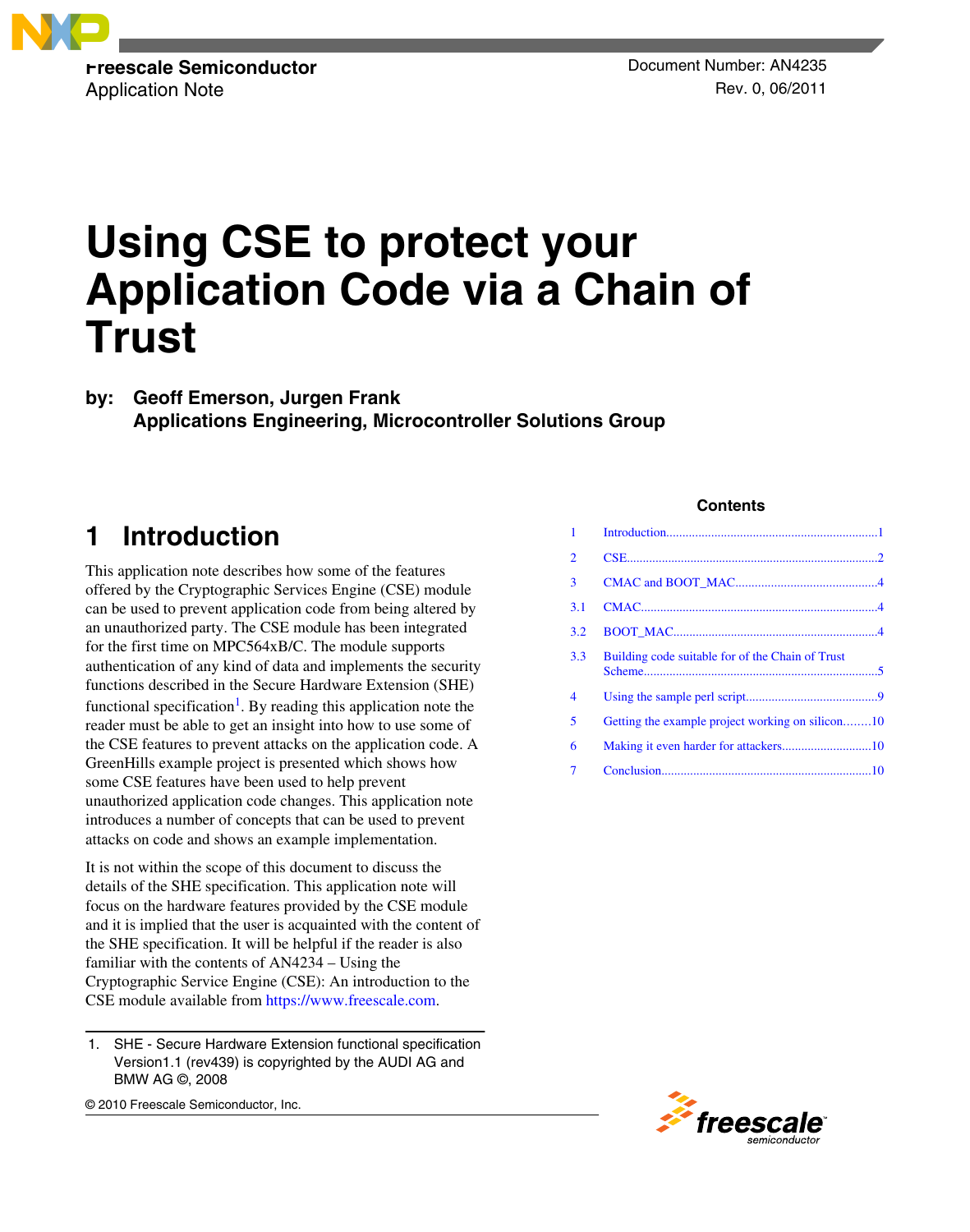<span id="page-1-0"></span>

#### **CSE**

Crytpography can be used to help authenticate messages and data. Since application code binary images are data, it is possible to use a Cypher based Message Authentication Code (CMAC) to authenticate application code. CSE provides a mechanism, called SECURE\_BOOT, whereby a specified section of boot code can be authenticated at boot time. The boot code may contain code to authenticate a second section of memory against a CMAC value stored in system flash using the CSE. The second section of memory may contain code to authenticate a third section against another CMAC value stored in system flash, and so on. It is possible that these CMAC values have been previously derived off-line over the appropriate sections of code. Hence, a so called "Chain of Trust" can be established. This means that if required, the entire code flash space could be authenticated with only a small portion of it being authenticated at boot time, thereby decreasing the boot time if the CSE is configured to boot in sequential mode. Because the CSE is effectively a co-processor the rest of the application's binary image can be authenticated later and in parallel with the main core's tasks. If authentication fails the application may offer a reduced level of functionality, or set a flag so that at the next garage service the dealer will become aware that the software has been tampered with. CSE provides a selectable means to deny use of the keys stored in secure flash if the SECURE\_BOOT process has failed. Provided the SECURE\_BOOT process is allowed to complete before executing any potentially modified code, the application can have knowledge if the binary image has been modified.

This application note describes a process which has been used to build a flash image which implements this Chain of Trust approach. By understanding the technique described in this application note the user will be able to adopt the technique to their own requirements.

# **2 CSE**

The Cryptographic Services Engine (CSE) is a peripheral module that implements the security functions described in the Secure Hardware Extension (SHE) Functional Specification Version 1.1. A block diagram of the crypto module is given in Figure 1.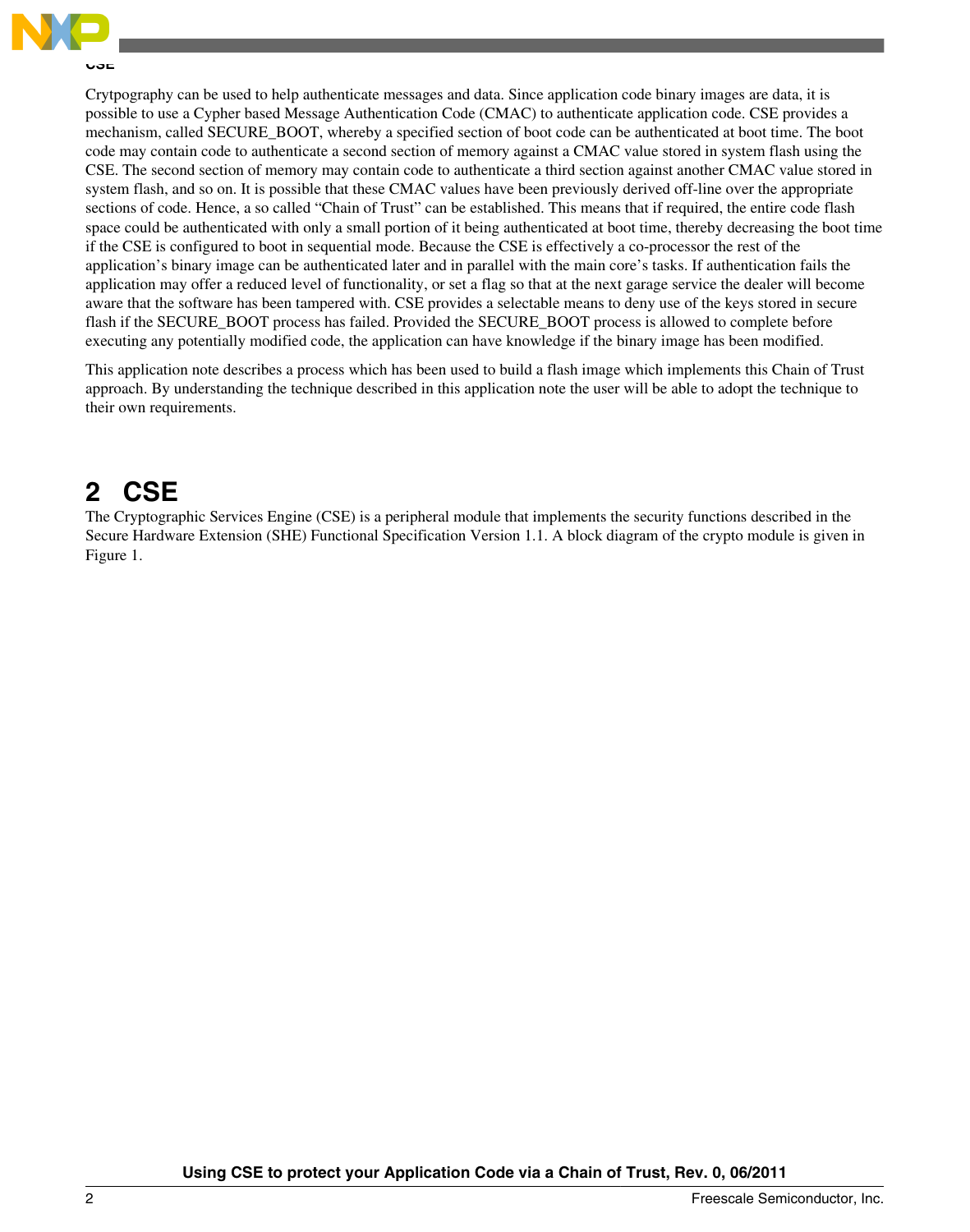



### **Figure 1. CSE module block diagram**

The CSE design includes a host interface (via the peripheral bridge) with a set of memory mapped registers that are used by the CPU to issue commands. Furthermore a system bus interface (via the crossbar interface) allows the CSE to directly access system memory. Here the crypto module behaves like any other master on the Crossbar switch (XBAR). Through the host interface the user can configure and control the CSE module, like putting the module into low power mode, enabling interrupts for finished command processing or suspending command processing. A status and error register will give further system information. For a complete list of CSE commands refer to the MPC564xB/C reference manual which is available at <https://www.freescale.com>. Two dedicated blocks of system flash memory are used by the CSE for secure key and firmware storage. These blocks are not accessible by other masters from the system and therefore are called secure flash. The

### **Using CSE to protect your Application Code via a Chain of Trust, Rev. 0, 06/2011**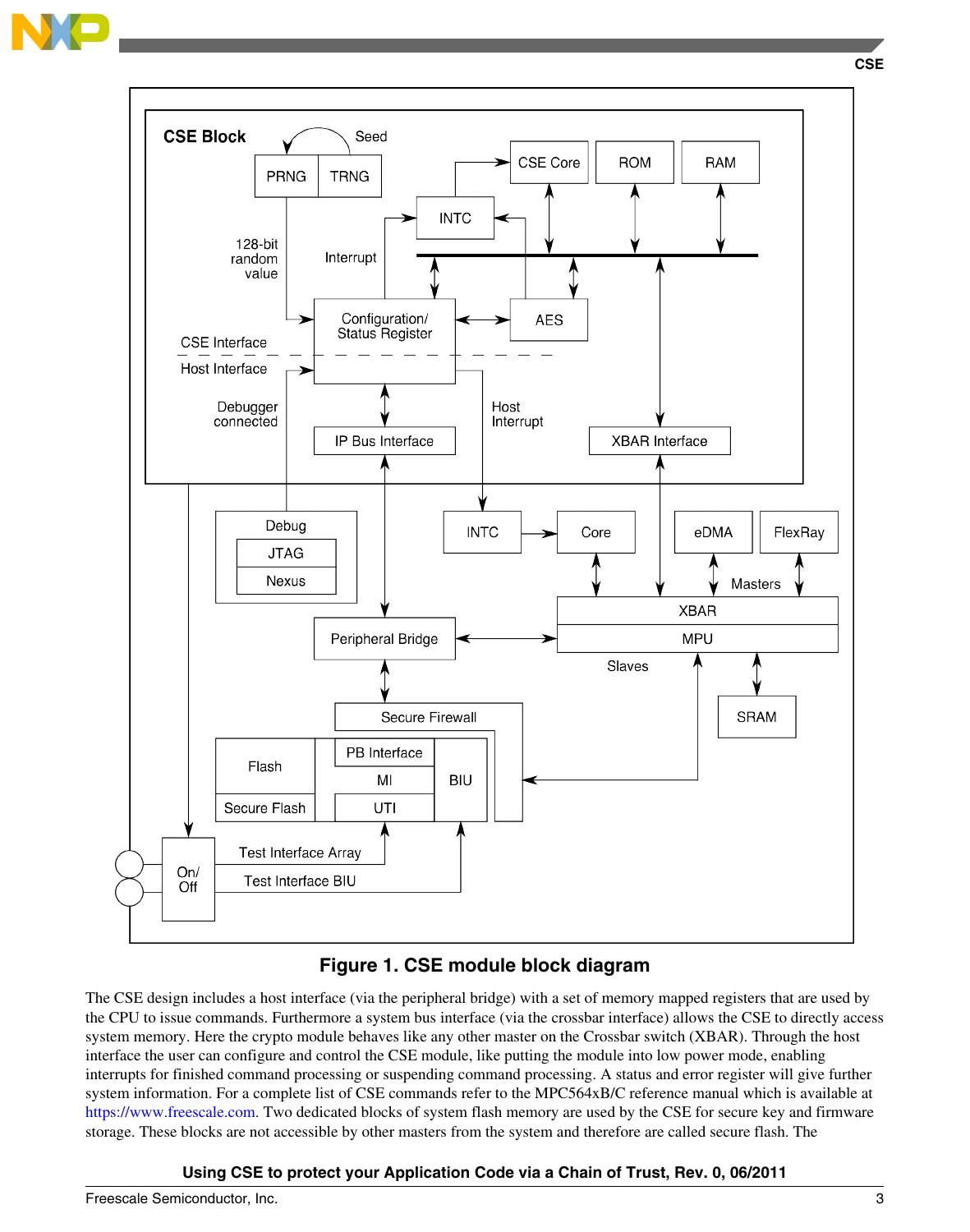<span id="page-3-0"></span>

#### **CMAC and BOOT\_MAC**

command processing is done by a 32-bit CSE core with attached ROM and RAM running at system frequency. After system boot the core comes out of reset and executes boot code from the module ROM. This code will load the firmware from the secure flash into the module RAM and start executing from there. This reduces the flash accesses by the crypto core on the Crossbar. The AES block is a slave to the crypto internal bus. It processes the encryption (plaintext  $\rightarrow$  cipertext) and decryption (cipertext  $\rightarrow$  plaintext) and offers AES CMAC authentication. This application note deals only with the authentication capabilities of the CSE.

# **3 CMAC and BOOT\_MAC**

### **3.1 CMAC**

A CMAC provides a method for authenticating messages and data. A CMAC algorithm accepts as input a secret key and an arbitrary-length message to be authenticated, and outputs a CMAC. The CMAC value protects both a message's data integrity as well as its authenticity, by allowing verifiers (which also possess the secret key) to detect any changes to the message content. Figure 2 shows the components of a CMAC scheme.



In the case of CSE the CMAC output is always 128 bits. CSE provides a VERIFY\_MAC command. This allows previously derived CMAC values to be confirmed.

### **3.2 BOOT\_MAC**

CSE has a mechanism which allows users to authenticate boot code in flash. The MCU can be configured so that on every boot a pre-defined section of code is authenticated and the generated MAC will be compared with a value previously stored in secure flash. This is supported only for flash boot modes. It is not supported for other boot modes (serial download, standby wakeup to RAM) as per the SHE specification.

The key used to authenticate the boot code is called BOOT\_MAC\_KEY. A value for comparison is stored in secure flash and is called BOOT\_MAC. Extra information is added to the start of the boot block after the Reset Configuration Half Word. These parameters are provided to the CSE as inputs to a CMAC operation and define the location and size of the boot code to be authenticated. If the boot code is not authenticated, keys which are marked as boot protected cannot be used.

**Table 1. Example of extra information added to the start of the boot block**

| Address | Content | Comment                       |
|---------|---------|-------------------------------|
| 0x0     | 0x15A   | Reset Configuration Half Word |

*Table continues on the next page...*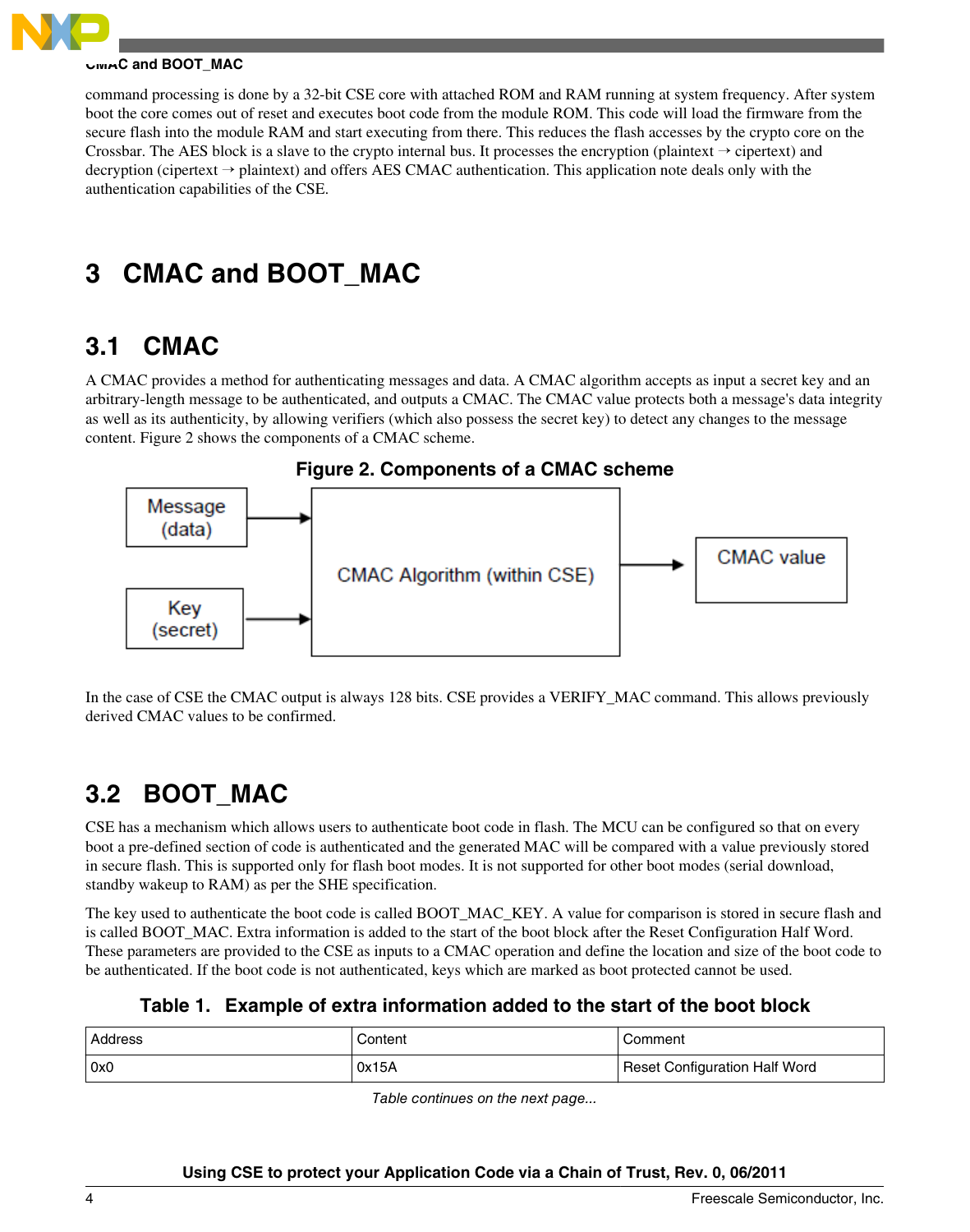<span id="page-4-0"></span>

### **Table 1. Example of extra information added to the start of the boot block (continued)**

| 0x4                          | 0x10             | Start address for BOOT_MAC<br>calculation             |
|------------------------------|------------------|-------------------------------------------------------|
| 0x8                          | 0x1000           | Length of code to be authenticated in<br>bytes (4 KB) |
| $\overline{\phantom{a}}$ 0xC |                  | This address is skipped                               |
| 0x10                         | Code starts here |                                                       |

In this example the boot code starts at 0x10 and CSE will authenticate 4 KB of code. Address 0xC is skipped because CSE can authenticate code significantly faster if authentication starts on a 64-bit boundary. Please refer to AN4234 – Using the Cryptographic Service Engine (CSE):An introduction to the CSE module, for details of how to program the BOOT\_MAC and BOOT\_MAC\_KEY.

Using the BOOT\_MAC and CMAC of the CSE it is possible to build applications which are capable of detecting that the code has been tampered with. An example scheme for doing so is described in the following section.

### **3.3 Building code suitable for of the Chain of Trust Scheme**

The following section describes a scheme which has been successfully implemented and tested on silicon. A sample GHS project has been created for demonstration purposes. This is available in AN4235SW, which can be downloaded from [https://](https://www.freescale.com) [www.freescale.com](https://www.freescale.com). User of other compilers will need to port the code. The video mentioned later will demonstrate the principle to those without a Lauterbach probe. An example perl script which has been used in the binary image generation, is available in AN4235SW. Note that this is for demonstration of the concept being discussed here only and is not intended for production purpose. In order that the Chain of Trust can be implemented, linker sections must be defined in the project linker file at build time.

For example:

.my app code1 section all ALIGN(0x8) :  $\{*(\cdot\text{my app code1 section rodata})\}$ \*(.my\_app\_code1\_section)} > int\_flash

This defines a section where the code and any constant data for a particular code function can be located.

#### **NOTE**

In general the process for only one section of the code will be shown as an example. In the sample project there are three sections of code. Only the first will be shown.

The linker file must also export values concerning the start address, end address and length of these section.

For example:

CMAC\_APP\_CODE1\_START\_ADDR = ADDR(.my\_app\_code1\_section\_all); CMAC\_APP\_CODE1\_LENGTH = SIZEOF(.my\_app\_code1\_section\_all); CMAC<sup> $\overline{APP}$ </sup>CODE1<sup> $\overline{LRN}$ GTH IN BITS = 8  $\overline{*}$  SIZEOF(.my app code1 section all);</sup>  $CMAC$   $APP$   $CODE1$   $ENDR$   $=$   $(CMAC$   $APP$   $CODE1$   $STATE$   $ADDR$   $+$   $CMAC$   $APP$   $CODE1$   $LENGTH$   $;$ 

These values will be used both by an offline utility to generate a CMAC and later at run time by the application when it will verify that the binary image in the section has not changed since compile time. In the C-source file code is placed into particular sections using a #pragma compiler directive.

For example:

#pragma ghs section rodata=".my app code1 section rodata", text=".my app code1 section"

This means that both the constant data and code binary which is generated from the following source code will be located in the section called my\_app\_code1\_section\_all.

### **Using CSE to protect your Application Code via a Chain of Trust, Rev. 0, 06/2011**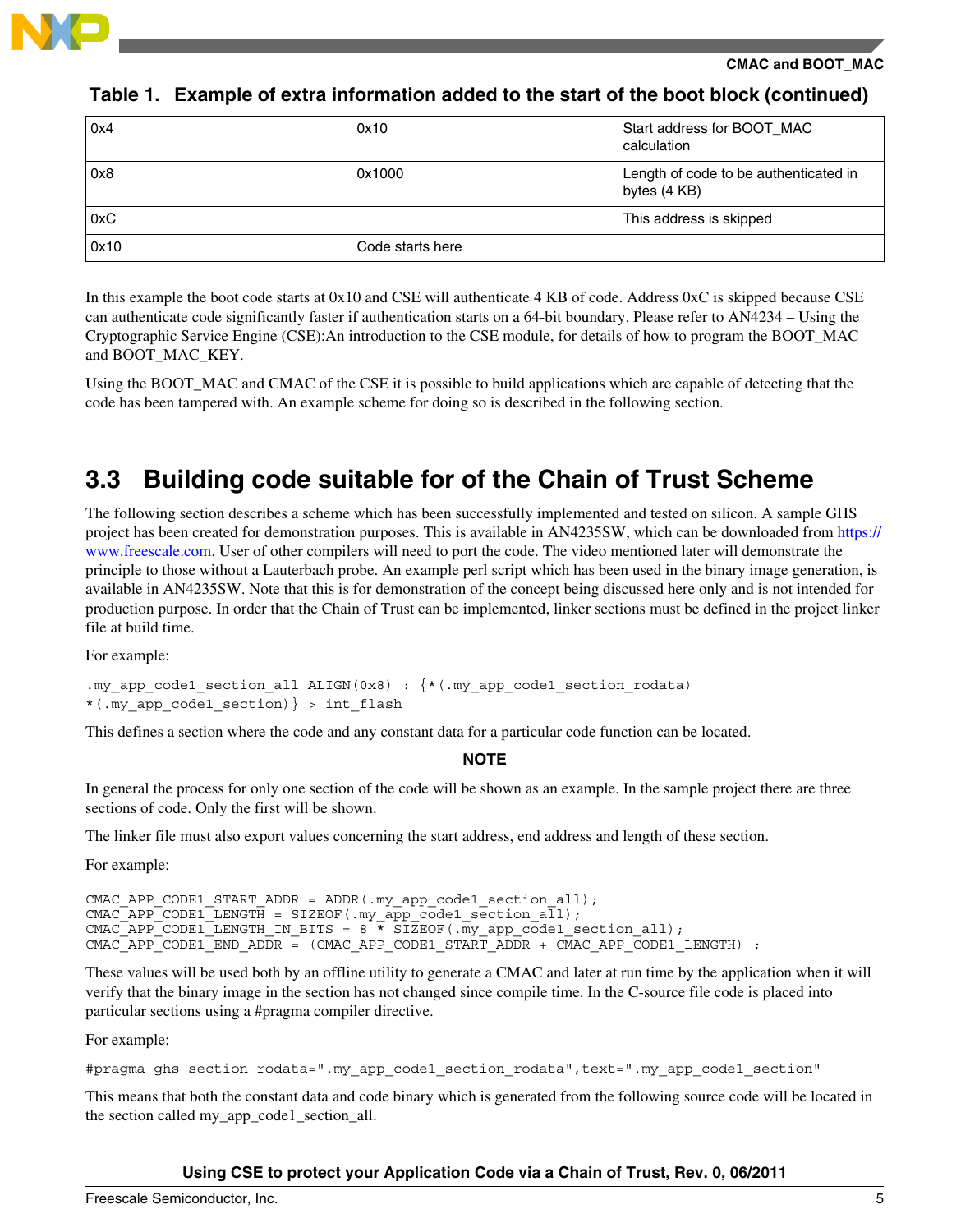

#### **CMAC and BOOT\_MAC**

A CMAC for each of the sections must be generated by an offline computer using a key. Later at run time the offline generated values can be compared to the values generated by the CSE over the same binary data using the same key. In order to derive a CMAC offline a key must be used. Each section of binary data will be authenticated by a different key. This is user definable. A file containing section names and keys is used to tell both the offline tool, and later the CSE, which key is used for each section.

For example (contained in file SECTION\_KEYS.txt)

```
CMAC_APP_CODE1 CSE_KEY_7
CMAC_APP_CODE2 CSE_KEY_7
CMAC_APP_CODE3 CSE_KEY_10
```
In this case the binary data in section 1 and 2 will both be authenticated using KEY\_7 and the binary data in section 3 will be authenticated using KEY\_10. It will be shown later that these keys can have different properties. The values of the keys being used are defined in a text file. For example (contained in file KEYS.txt).

```
CSE_KEY_10 68B674CB8198A2503A285100F4DDC40A
CSE_KEY_7 2b7e151628aed2a6abf7158809cf4f3c
```
Key Numbers are defined in a text file also. These are used by the application code to verify that the code has not changed since compile time. This file maps the user key string unto the CSE's Key\_ID value. For example (contained in file CSE\_KEY\_INDEX.txt).

| CSE KEY 7  |  | 1 O |
|------------|--|-----|
| CSE KEY 10 |  | 1 3 |

Note that these values must match the values given in the Memory Slots table in the CSE chapter of the MPC564xB/C reference manual.

Prior to the next step the application must be compiled. A perl script will extract location and size information for each of the sections from the .map file produced by the compiler. This information will in turn be used to extract the required binary data for each of the sections from the s-record file produced by the compiler. In the case of the sample project these are .run files.

To extract the binary data for each of the section a utility called srec\_cat is called. This is called from within a perl script and uses the various files discussed above to determine which data gets extracted and written to particular files for further processing. For example, the following command is generated and executed by the perl script:

```
srec cat.exe Flash.run -fill 0xFF -within Flash.run -range-padding 4 -crop 32768 32972 -
output CMAC_APP_CODE1.hex –vmem 32 -line-length=46
```
The srec\_cat utility is available for download from the internet. Version 1.47.D001 was used in the example project development.

Note that 32768 and 32976 are the literal values of CMAC\_APP\_CODE1\_START\_ADDR and CMAC\_APP\_CODE1\_END\_ADDR as defined above. The output is formatted to have line length of 46 characters. This is because the output file (CMAC\_APP\_CODE1.hex in this case) is re-read by the next part of the script.The –fill 0xFF and range-padding 4 options are required to pad the image as it is VLE code and if the last word in the range is a 16-bit instruction it needs to be extended by 16 bits (of "erased flash" value) in order that the CMAC can be verified correctly by the CSE.

The CMAC for each of the output hex files can now be derived. The file output from by the srec\_cat utility is stripped of addresses and spaces. A CMAC utility is used to derive the CMAC. As input it requires the data, length of the data in bits and the key value. A perl script is used to call the CMAC utility.

For example, the following command is generated and executed by the perl script:

AES CMAC CMD.exe 2b7e151628aed2a6abf7158809cf4f3c 1664 CMAC APP CODE1 128.hex

(AES\_CMAC\_CMD.exe is provided in the software release AN4235SW). Here 2b7e151628aed2a6abf7158809cf4f3 is KEY\_7 which is associated with CMAC\_APP\_CODE1. 1664 is the binary length in bits. This produces the CMAC value for the section of binary in question. The CMAC value is also written by the perl script to a header file (called keys\_and\_cmacs.h) and eventually gets included in the build of the boot code section. The boot code section can be protected by the BOOT\_MAC and secure boot process.

### **Using CSE to protect your Application Code via a Chain of Trust, Rev. 0, 06/2011**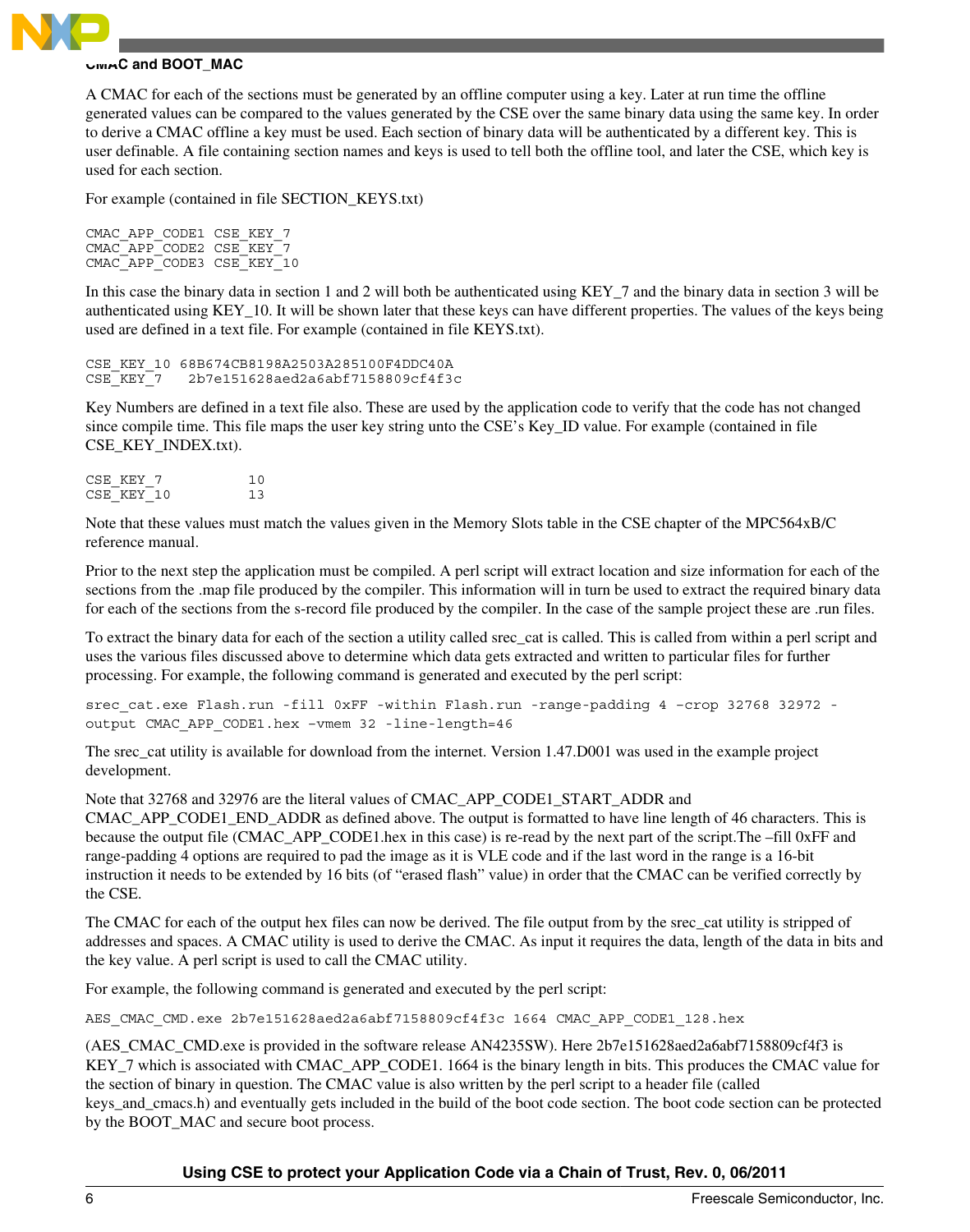

For example (contained in keys\_and\_cmacs.h)

```
#define CMAC APP CODE1 0 0xc260efe7
#define CMAC APP CODE1 1 0xb830769d
#define CMAC APP CODE1 2 0x80052766
#define CMAC_APP_CODE1_3 0xe142fbd2 
#define CMAC_APP_CODE1_KEY_NUMBER CSE_KEY_7
#define CMAC_APP_CODE1_START_ADDR 32768
#define CMAC_APP_CODE1_LENGTH_IN_BITS 1664
```
Notice that the key number is also written to this file along with the start address and code length values. These can be used by the application at run time to verify the code has not been changed since it was compiled.

The boot code will be authenticated at boot time by the secure boot process. If the keys authenticating the application functions are marked as boot protected (BP=1) then, if the boot protected code is somehow altered, CSE will not allow access to those keys and the verification command will return CSE\_KEY\_UNAVAILABLE. If the keys authenticating the application function are not marked as boot protected and the function binary is somehow altered the verification command will not be successful as the CMAC will not match the value stored in system flash.

Given below is a example of an application function which will check the authenticity of the next section before it is executed.

```
uint32_t my_function_code1(uint32_t parameter)
{
    vuint32 t result1, CMAC mismatch;
    unsigned long long length = CMAC APP CODE2 LENGTH IN BITS ;
                                                   /* function code length in bits*/
    failcount=0; CMAC mismatch=0;
    CSE.P1.R = CMAC APP CODE2 KEY_NUMBER; /* */
    CSE.P2.R = (unsigned long long) \& length; /* msg length */CSE.P3.R = CMAC APP CODE2 START ADDR;
     CSE.P4.R = (vuint32_t)&my_app_code2_build_cmac;
    CSE.P5.R= 128; /* verify all \overline{1}28 bits */
     CSE.CMD.R= CSE_VERIFY_MAC; 
    while (CSE.SR.B.SSY ==1) /*wait until CSE is idle*/
    if (CSE.ECR.R != CSE NO ERR) {failcount++;}if (CSE.P5.R != 0) \{CMAC \text{ mismatch++;}\} if (CMAC_mismatch != 0)
     {
      function code2 bad = 1; }
   result1 = parameter*parameter; //or whatever - application code
   return(result1);
}
```
In this example the application code sets function  $\csc 2$  bad = 1 if the memory section containing my function  $\csc 2$  is not authenticated. Altering the binary image associated with the my\_function\_code2 will make this check fail.

The scheme is represented pictorially in Figure 3. Note that this image can be zoomed in so the detail is clearer. Note also that the compilation step needs to be performed twice. On the first compile the boot code is compiled with potentially incorrect CMAC constant values. The first compile step is required to generate the binaries for the sections protected by the CMACs so that the address and length information can be extracted. These CMACs can then be derived based on the map and run file. On the second compile the boot code will definitely have the correct CMAC constant values available to it.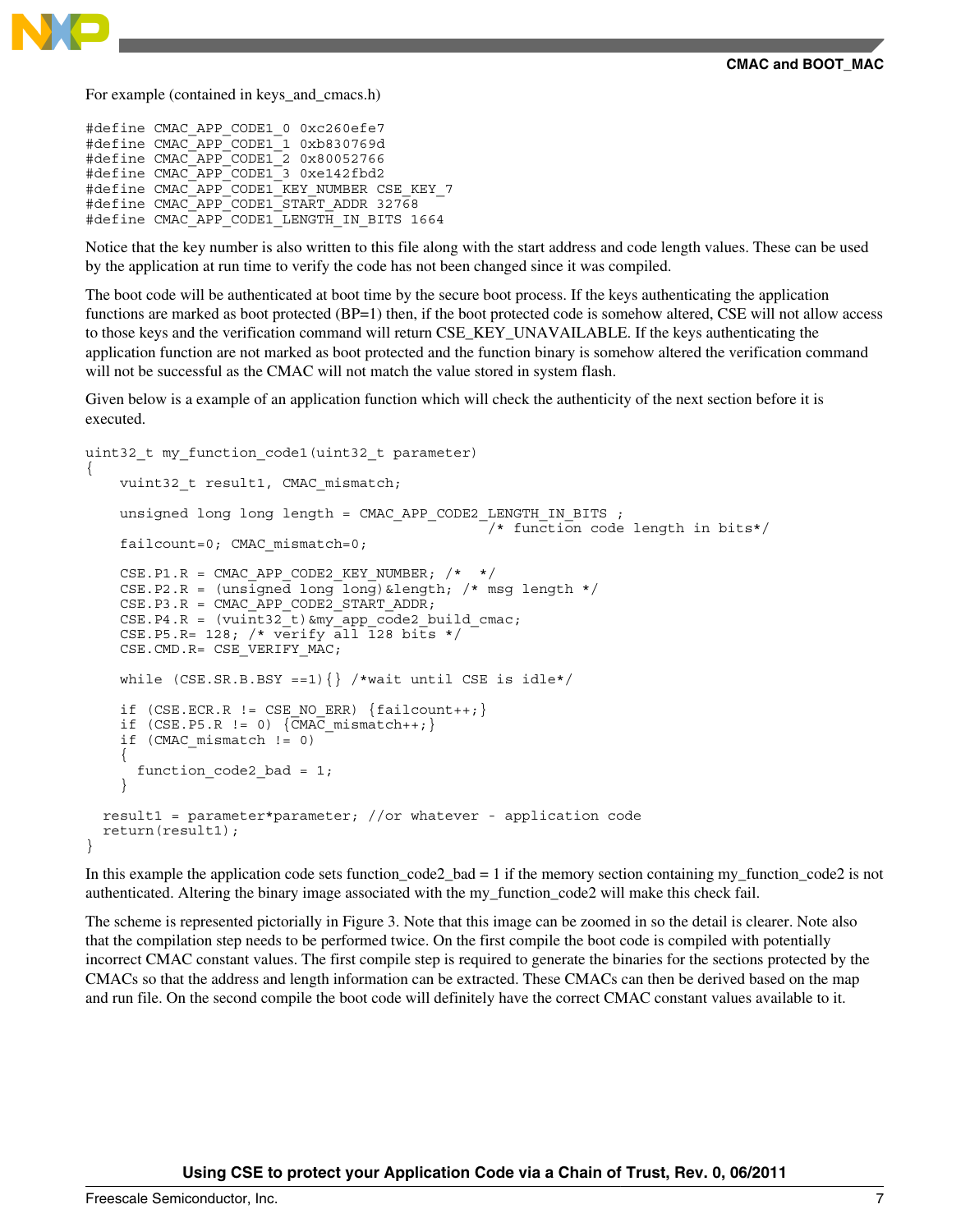### **CMAC and BOOT\_MAC**



**Figure 3. Summary of the scheme for generating code suitable for the Chain of Trust**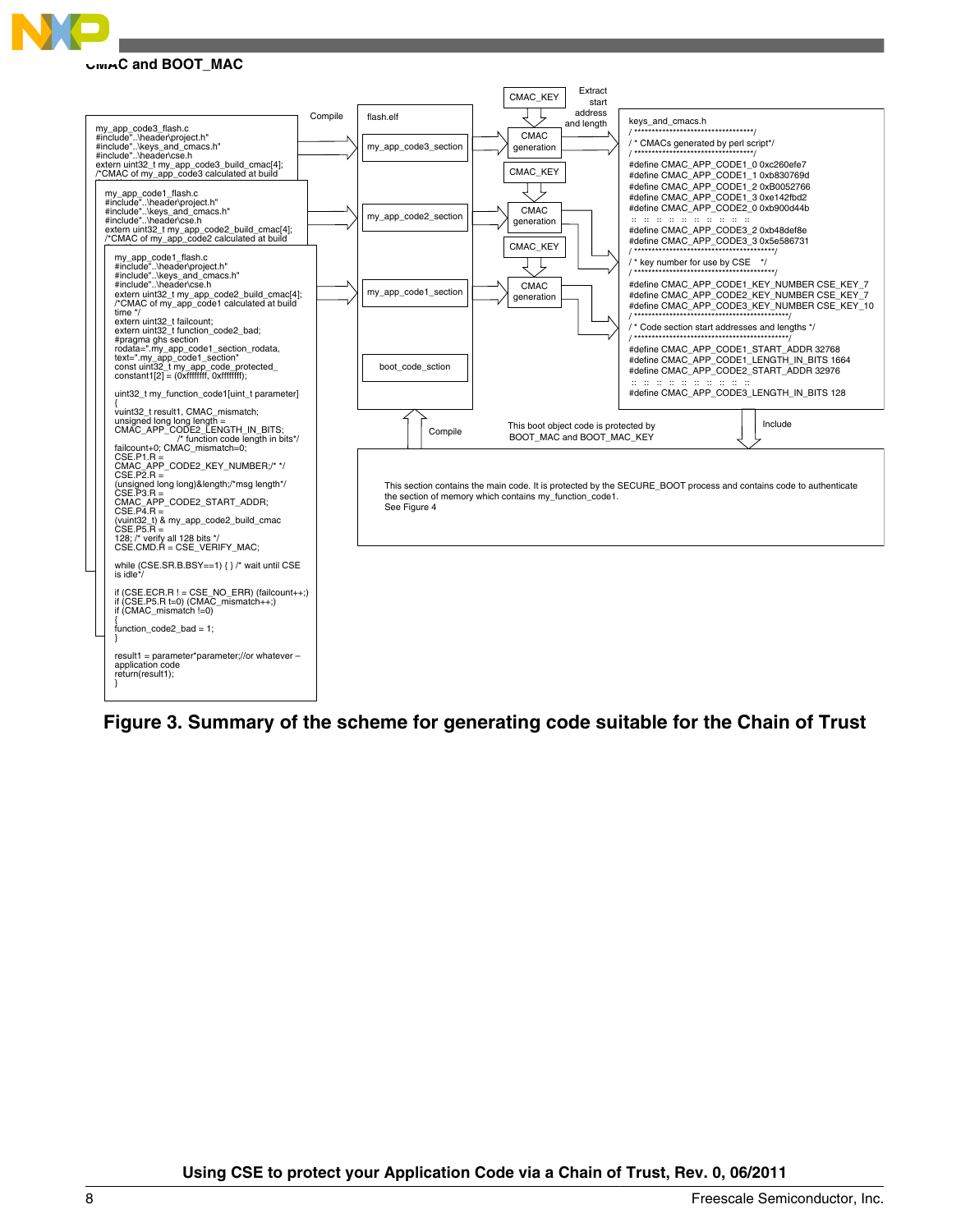```
#include"..\ header \ project.h"
#include"..\ keys_and_cmacs.h"
#include"..\ header \ cse.h"
"pragma ghs section rodata = ".my_boot_code_section_rodata", text=".my_boot_code_section"
/* CMACs of my_app_code *.c calculated at build time */
const uint32_t my_app_code1_build_cmac[4] = {CMAC_APP_CODE1_0, CMAC_APP_CODE1_1,
CMAC_APP_CODE1_2, CMAC_APP_CODE1_3};
.. .. .. .. .. .. .. .. .. ..
const uint32 t my_app_code3_build_cmac[4] = {CMAC_APP_CODE3_0, CMAC_APP_CODE3_1,
CMAC_APP_CODE3_2, CMAC_APP_CODE3_3};
const uint32_t Boot_Protected_Constant[2] = {0xffffffff,0xffffffff};
uint32_t failcount = 0; uint32_t function_code1_bad = 0; uint32_t function_code2_bad = 0;
uint32_t function_code3_bad = 0;
vuint32_t r1, r2, r3;
int main(void)
{
unsigned long long length = CMAC_APP_CODE1_LENGTH_IN_BITS;
vuint32_t CMAC_mismatch; r1=0, r2=0, r3=0;
while ((CSE.SR.BBOK == 0) & (CSE.SR.BBFN == 0)) { }
/ * wait until CSE is has finished Secure Boot process */
/ * issue_BOOT_OK */
CSE.CMD.R = CSE_BOOT_OK;
while (CSE.SR.B.BSY == 1) \{\} / * wait until CSE is idle */
while (CSE.SR.B.BFN! = 1) \{\}; / * trap if Secure Boot Finished is not set */
/ * BFN will be set because either the SECURE_BOOT passed and BOOT_OK sets it or
SECURE_BOOT failed and set it */
failcount = 0; CMAC_mismatch = 0;
CSE.P1.R = CMAC APP CODE1 KEY NUMBER; / * */
CSE.P2.R = (unsigned long long) & length; \prime * msg length \primeCSE.P3.R = CMAC_APP_CODE1_START_ADDR;
CSE.P4.R = (vuint32_t) & my_app_code1_build_cmac;
CSE.P5.R = 128; / * verify all 128 bits */
CSE.CMD.R = CSE_VEERIFY_MAC;
while (CSE.SR.B.BSY == 1) \{\} / * wait until CSE is idle */
if (CSE.ECR.R! = CSE_NO_{ERR}) {failcount++;}
if (CSE.P5.R! = 0) \{CMAC\_mismatch++;\}if (CMAC\_mismatch! = 0){
failcount++; \prime * the code for my function code1 was not authenticated \primefunction_code1_bad = 1; \prime * app code to deal with that \prime}
       r1 = my_function\_code1(2);r2 = my function code2(2);
       r3 = my_function_coded(2);while(1);
}
```


# **4 Using the sample perl script**

The sample perl script is included in the software package AN4235SW.

Example use:

```
perl generate MACS over object code.pl -m Flash -s SECTION KEYS.txt -k KEYS.txt
```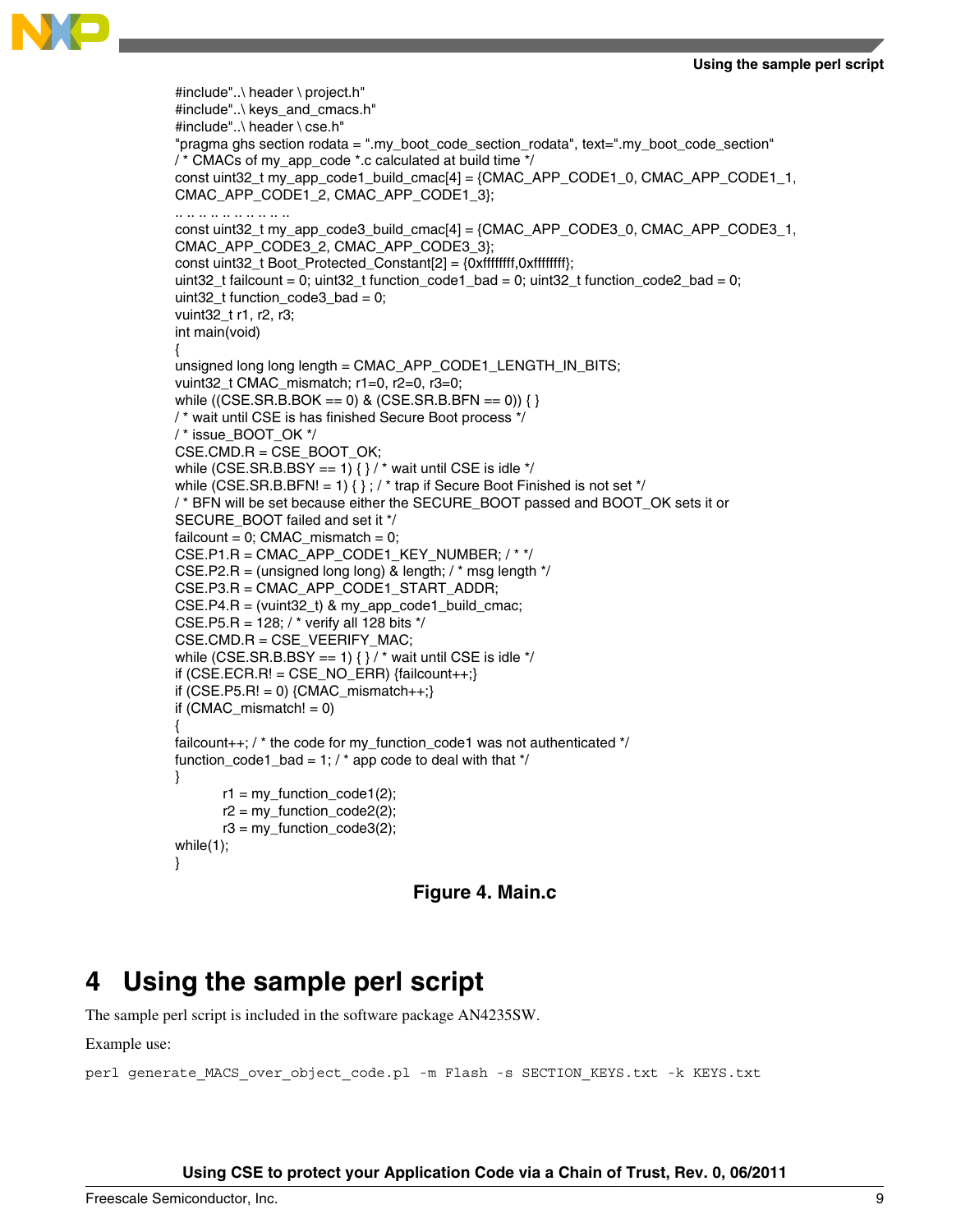<span id="page-9-0"></span>

#### **Getting the example project working on silicon**

Following –m is the name of the run and map files which are produced by the GreenHills compiler. Following –s is the name of the file which define both section names and their corresponding key names. Following –k is the name of the file which contains the key values. An additional file called CSE\_KEY\_INDEX.txt is also required but is not specified in the script parameters. This is because there is no need for it's content to change.

# **5 Getting the example project working on silicon**

A Lauterbach \*.cmm script is supplied in AN4235SW which will guide the user through the steps required to see the benefits of using the techniques described in this application note. The Lauterbach script is called Chain\_Of\_Trust\_demo.cmm. The Lauterbach should be configured in single window mode for best results. Users will need to change the path variable in the first line of the script to point to the directory containing the cmm script. A short video demonstrating the example project has been created. This will prove useful for readers without access to either a GHS compiler and/or a Lauterbach debugger. Users need to click on the yellow box in the bottom right hand corner when they have read the information which has been presented. The video is presented at [http://www.youtube.com/user/freescale.](http://www.youtube.com/user/freescale)

# **6 Making it even harder for attackers**

Each CSE module has a unique identifier (UID) stored in its secure flash. This is programmed by Freescale during manufacture. It is possible to make it so that CSE modules have unique keys stored in secure flash, so that no two parts contain the same set of keys. By maintaining a database of keys referenced by UID, manufacturers have the ability to make it more difficult and expensive to attempt to attack systems protected by CSE. The effort required to establish the value of the keys in secure flash is likely to be enormous. However if manufacturers make the keys unique, then even if it is possible to discover the keys on a single CSE module this information will be useless in assisting attacks on other systems. This approach also has the advantage that the effects of a disgruntled employee disclosing non-unique keys are potentially going to be vastly reduced.

# **7 Conclusion**

This application note has shown how to use the CSE features to authenticate code via a chain of trust. A sample scheme has been presented and this should provide users with some insight into how to go about designing software which can be protected from modification using the features of the CSE. The mechanism described allows boot time to be minimised if the CSE is configured in sequential mode.